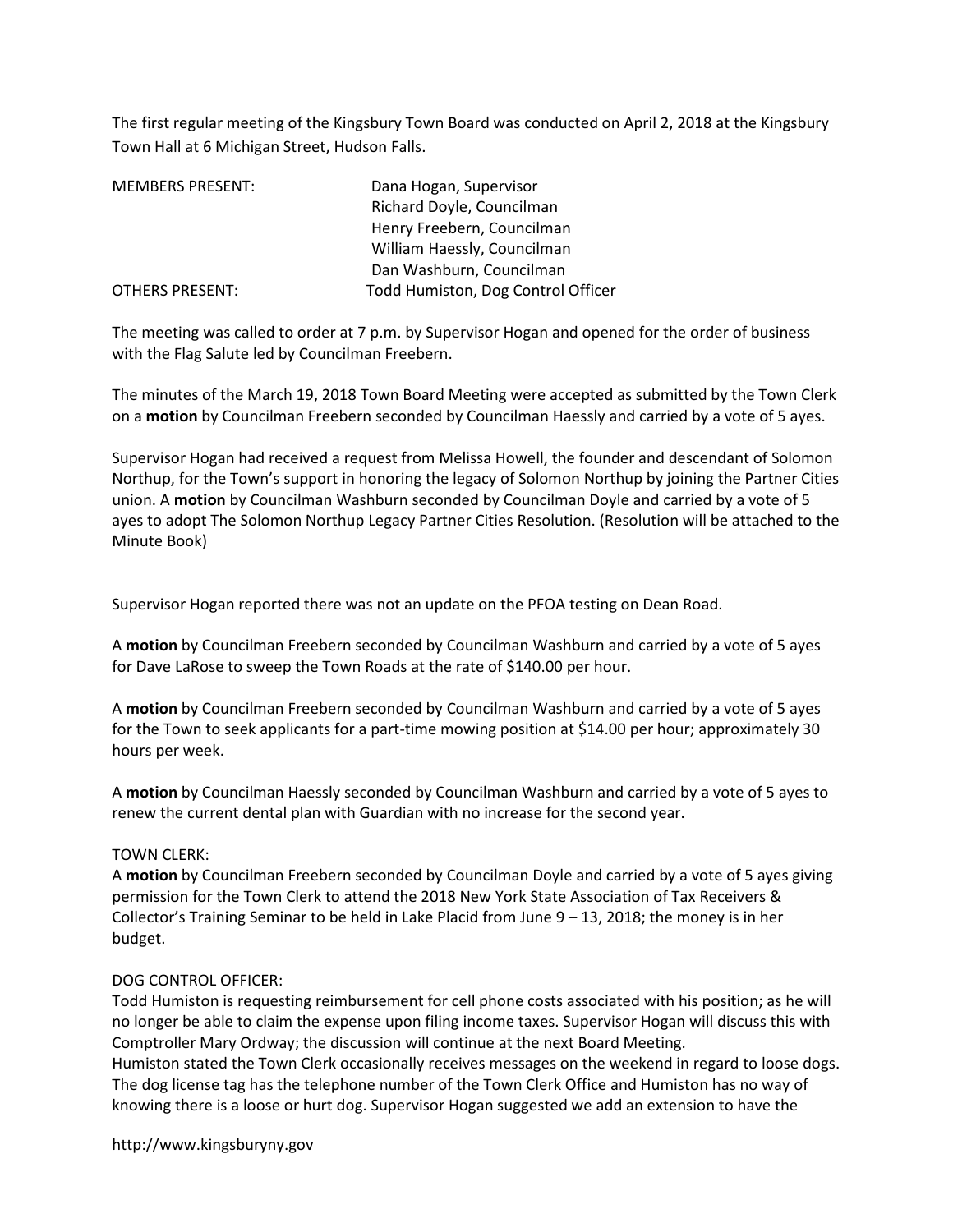message sent directly to Humiston's voice mail. Supervisor Hogan will discuss this with Comptroller Mary Ordway.

Humiston reported two dogs had been hit over the weekend; by posting on Facebook the owners were located. Humiston reported there were approximately 1,300 followers on his Facebook page and has been very effective in locating owners of loose dogs.

A motion by Councilman Doyle seconded by Councilman Freebern and carried by a vote of 5 ayes to accept the reports of certain officer for the month of March as follows:

Dog Control Officer: Complaints/Calls 46; Seizures 1; Unlicensed Dogs 8; Summons Issued 0; Bites Investigated 1; Mileage 486 with 48 charged to Fort Edward & 164 charged to Fort Ann Town Clerk: Paid to EnCon \$103.92; Paid to Supervisor \$1,834.52; Paid to NYS Dept. of Health \$112.50; Paid to the Village of Hudson Falls \$44.00; Paid to Ag & Markets for Population Control \$118.00

Town Comptroller: Receipts \$45,065.08; Disbursements \$156,208.20 For February – Town Justice; Fees Collected: \$15,787.20

# COUNCILMAN REPORT:

Councilman Doyle reported Sole Assessor Colleen Adamec had met with Cypress Creek Renewables and she will meet with himself and Councilman Haessly once she receives information she has requested from Cypress Creek Renewables. Councilman Haessly stated the lease payment numbers had been redacted from the contract provided by Cypress Creek and he feels those numbers are important. Councilman Doyle believes Colleen Adamec had requested a copy with no redactions.

Councilman Freebern reported he had visited the location of the former Town Hall and is amazed at the progress made on the reconstruction of The Strand Theatre.

Councilman Doyle asked if anyone had heard from Dave Meager of Amsure about increasing the deductible on the building, he feels by increasing the deductible the insurance premium would be lower. Supervisor Hogan had no information but would check into it.

## SUPERVISOR REPORT:

Supervisor Hogan had attended the Champlain Canalway Trail Public Informational Meeting on March 22, 2018 at Village Hall. Supervisor Hogan distributed copies of a summary of the proposed project which will provide connectivity for the Champlain Canalway Trail system by linking to the future trail segment from New Swamp Road to Fort Ann.

Supervisor Hogan reported he had a conference call with Robyn Reynolds of the Capital District Regional Planning Commission and she is under the impression that the Town has met two of the four high impact actions which are required for the Town to receive grant money to fund clean energy projects. Ross Cortese may have met one of the high impact actions by attending a Solar Energy Training, both residential and commercial; Supervisor Hogan sent Cortese's certificates to see if they can be verified. The other two high impact actions will require a meeting with Comptroller Mary Ordway to complete an energy audit and benchmarking; that would complete our fourth requirement. The Town also has the option to install an electric vehicle charging station.

Supervisor Hogan was approached by Village Attorney Bill Nikas asking if the Town would take part in an architectural engineering study for the revitalization of Derby Park. The Town agreed to pay half of the village's share. Supervisor Hogan will check with Comptroller Mary Ordway to see if the funds are available.

A motion by Councilman Freebern seconded by Councilman Washburn and carried by a vote of 5 ayes to increase the Head Lifeguard and Winter Swim Supervisor pay to \$13.50 per hour and the summer/winter lifeguards to \$12.50 per hour.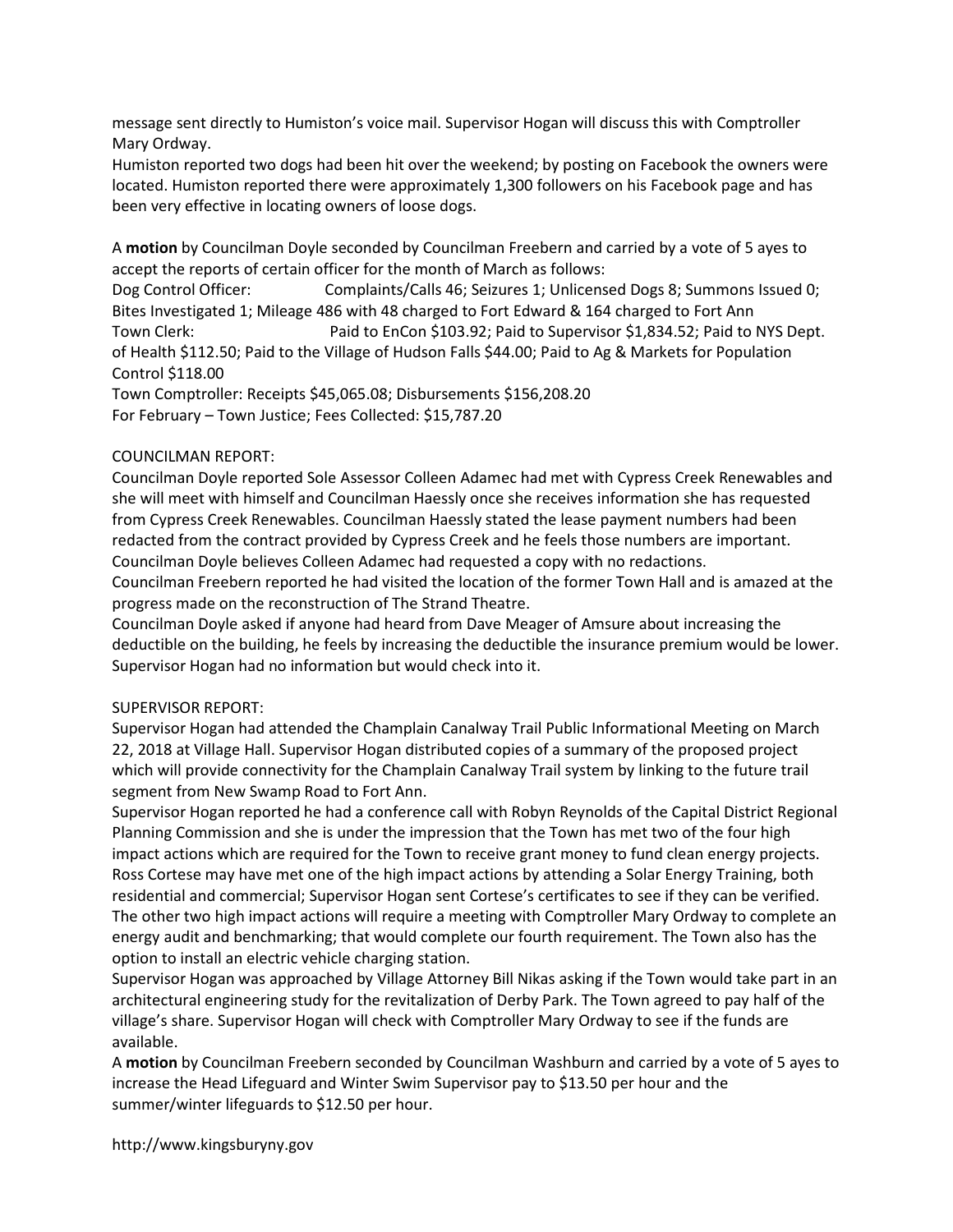Councilman Haessly stated if the Town decided to install an electric vehicle charging station; it must be installed on government property. A discussion followed about possible locations for an electric vehicle charging station.

A motion by Councilman Doyle seconded by Councilman Freebern and carried by a vote of 5 ayes to enter into executive session for a legal discussion for the purchase of property at 7:37 pm.

A motion by Councilman Haessly seconded by Councilman Washburn and carried by a vote of 5 ayes to exit the executive session at 8:03 pm.

There being no further business before the Board a motion by Councilman Washburn seconded by Councilman Doyle and carried by a vote of 5 ayes to adjourn the meeting at 8:03 P.M.

Respectfully submitted,

Cynthia A. Bardin, Town Clerk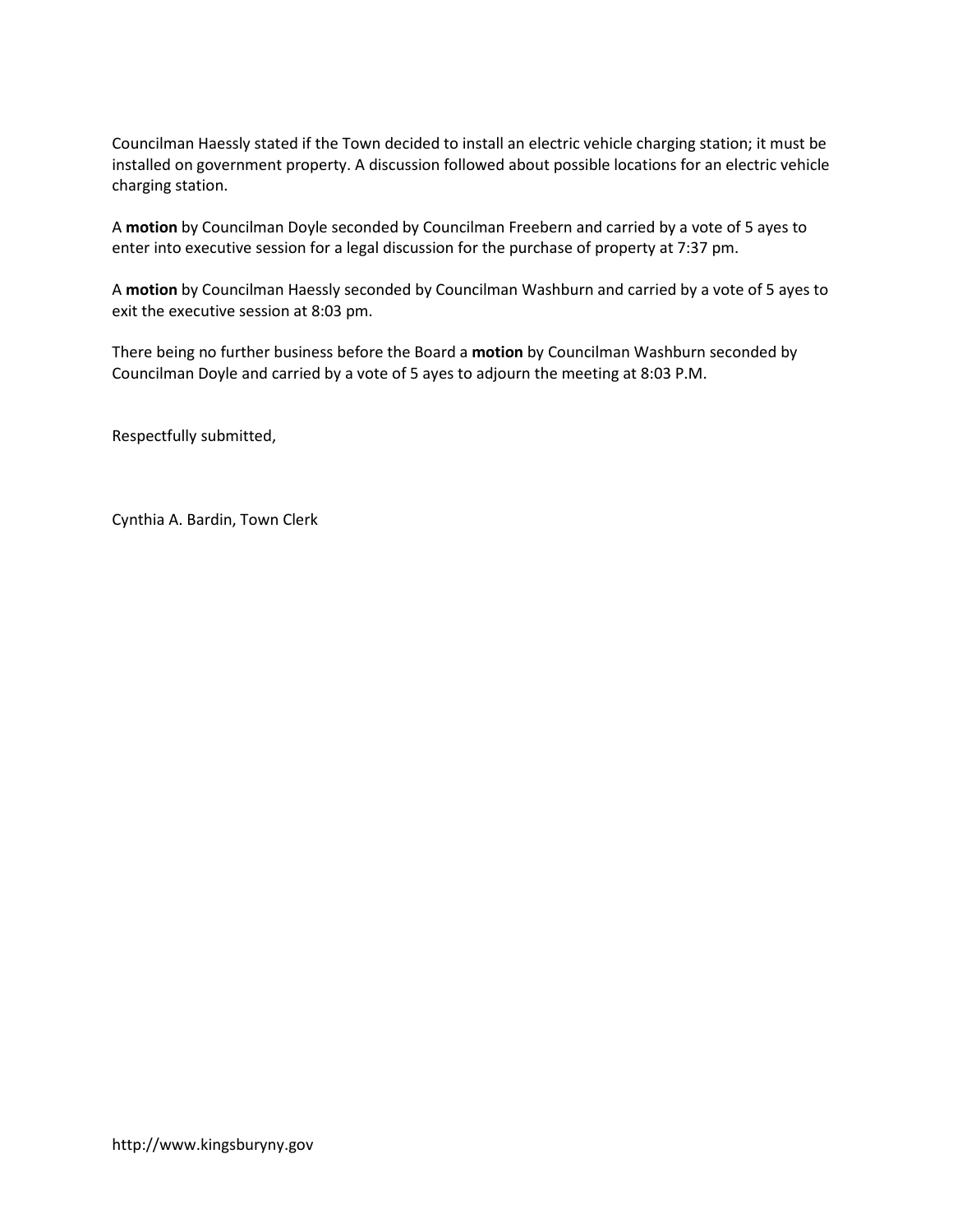The Solomon Northup Leagon

**Melissa Howell Founding Director** 

## THE SOLOMON NORTHUP LEGACY PARTNER CITIES UNION

Resolution

**WHEREAS,** Solomon Northup was born a free-citizen on July 10, 1807 in Schroon, Essex County, New York to Mintus and Susanna; and

**WHEREAS**, from 1808 to 1816, a young Solomon Northup was raised by his parents and educated while living in Hebron, Washington County, New York, as they worked on homesteads of the slaver families Clark Northup and John Holmes Northup; and

**WHEREAS**, in 1816, parents Mintus and Susanna removed to Kingsbury and in 1818, then removed to Fort Edward, Washington County, New York to raise young Solomon Northup and his brother Joseph; and

**WHEREAS**, on December 25, 1828, Solomon Northup married Anne Hampton of Sandy Hill and lived at Old Fort House in Fort Edward for nearly two years; and

**WHEREAS**, from Spring 1830 to 1834, Solomon and Anne Northup moved to Kingsbury, Washington County, New York, where they lived on a farm and raised their daughters Elizabeth and Margaret; and

**WHEREAS**, in 1834 to 1841, for nearly seven years, Solomon and Anne Northup removed to and worked in Saratoga Springs, Saratoga County, New York, becoming parents to their third child, Alonzo; and

**WHEREAS**, in late March 1841, having met his captors Brown & Hamilton at the Eagle Tavern in Saratoga Springs, Solomon agreeably departed with them for work in a circus at New York City and then traveled onward to Washington City where he would be sold into slavery in early April 1841; and

**WHEREAS**, on January 4, 1853, after nearly twelve years, Solomon regained his freedom from slavery in Louisiana. and returned to his family on January 22 at Glens Falls. Warren County. New York: and